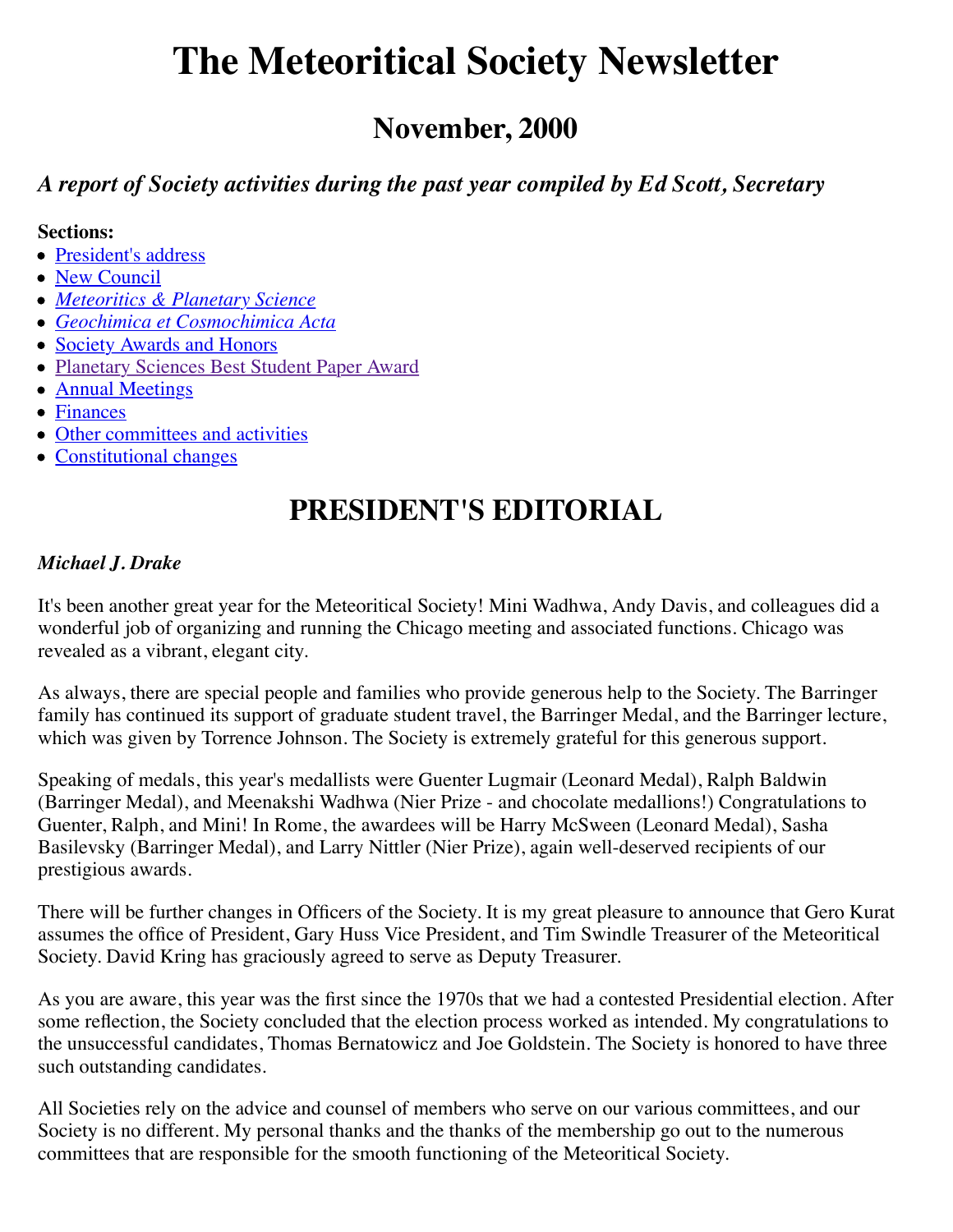The Council made a major decision this year, to turn Meteoritics and Planetary Science into a monthly journal effective January 2001. While this move will increase costs, it raises MAPS to the first rank tier of monthly journals. My guess - and it is only that - is that more libraries will subscribe to MAPS once it is a monthly journal, more than compensating for increased costs.

I want to extend my personal thanks to the Council, which has been extraordinarily thoughtful and insightful in managing the Society's affairs. The two Treasurers of my term, Larry Grossman and Greg Herzog both did a sterling job of managing the Society's finances. And the Secretary, Ed Scott, managed the day-to-day operations of the Society with quiet competence, and kept the President from making too many mistakes or omissions.

So let's look forward to a great year and I hope to see most old friends and colleagues and meet new ones at the next meeting of our Society in Rome in 2001. And my best wishes to our new Officers and Councilors. I have great confidence that the Society has a great future in their hands and yours.

## **NEXT COUNCIL**

<span id="page-1-0"></span>Gary R. Huss will be the next Vice-President of the Meteoritical Society. Congratulations to Gary and many thanks to Joe Goldstein for agreeing to stand for election. The vote was very close: 209 members voted for Joe Goldstein, 224 voted for Gary Huss. There were also four late votes, one for Goldstein and three for Huss. Thanks to all those members who voted and to Greg Herzog who prepared the ballots and assisted with the election.

The Council for 2001-2 will be

| President      | Gero Kurat        | (Austria)               |
|----------------|-------------------|-------------------------|
| Past President | Michael J. Drake  | (US)                    |
| Vice President | Gary R. Huss      | (US)                    |
| Secretary      | Ed Scott          | 2nd term<br>(US)        |
| Treasurer      | Timothy Swindle   | (US)                    |
| Councilors:    | Adrian Brearley   | (US)                    |
|                | Pat Cassen        | (US)                    |
|                | Christian Koeberl | (Austria)               |
|                | Timothy McCoy     | 2nd term<br>(US)        |
|                | Marc Norman       | (Australia)             |
|                | Uwe Reimold       | (S. Africa)<br>2nd term |
|                | Sara Russell      | (United Kingdom)        |
|                | Meenakshi Wadhwa  | (US)                    |
|                |                   |                         |

It takes almost two years to elect a new Council and the process starts again in the spring. A new Nominating Committee will be proposed by incoming President Gero Kurat to nominate members to serve on the 2003- 2004 Council. The Committee needs suggestions from members before June 1 of next year. If you would like to suggest people for the new Council or you would like to offer your services please email me at  $\frac{\text{escot}(\omega_{\text{pgd}})}{\text{hasim}(\omega)}$ . I will pass on all suggestions to the new Nominating Committee when it is appointed.

### **METEORITICS AND PLANETARY SCIENCE**

<span id="page-1-1"></span>**Editor's Report** *Derek Sears*

*Meteoritics and Planetary Science* **for the 21st Century**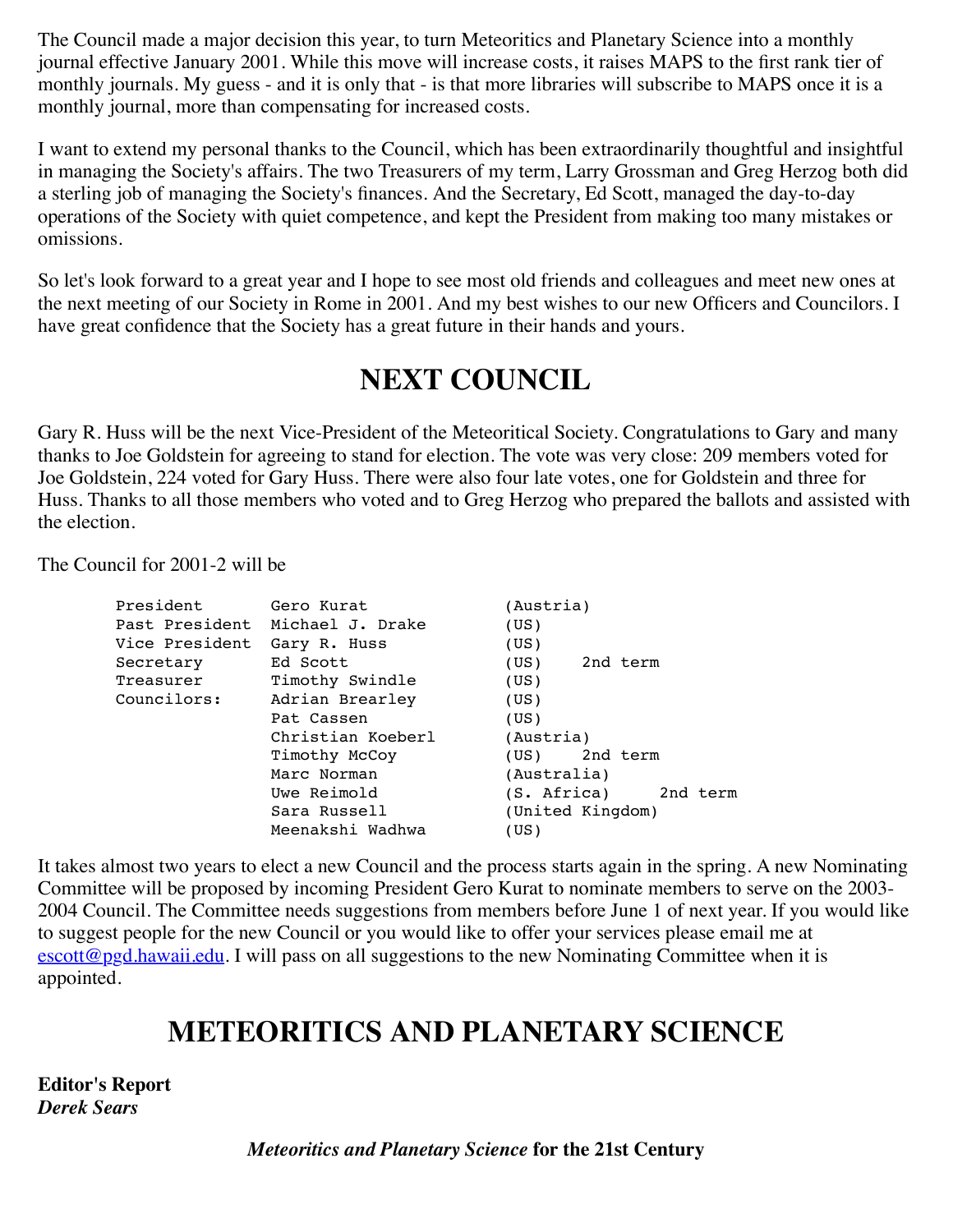The Society's main journal, *Meteoritics and Planetary Science*, will go to monthly publication next year, thus consolidating its position as one of the premier journals for publishing planetary research. A great many members of our community - the Society's officers and councilors, the journal's Associate Editors, authors and reviewers - have worked hard to build up the journal over the last decade. When this decision to go monthly was made it was a tribute to all their efforts and a statement of confidence in the future.

*Meteoritics and Planetary Science* is almost unique among planetary science journals in that it is owned by the people who write, review and read the journal. It is not owned by one of the commercial publishers who has, for many years, gouged our community. The cost of journal subscriptions to libraries is horrendous, and the profit margin being made by the for-profit publishers is among the largest in the commercial world. One expert on scientific publication recently referred to the situation as intrinsically unstable. We are very proud that *Meteoritics & Planetary Science* is non-profit, and run by colleagues. Our libraries pay the actual costs of the journal. No publishing executives or share-holders grow fortunes on the backs of *Meteoritics & Planetary Science's* authors, reviewers and editors.

The Editorial Office of *Meteoritics & Planetary Science* will make good use of the opportunities going monthly presents for nurturing the journal and for better serving the community that owns the journal. We have come a long way since its foundation in 1953 (1938 if you include the journal's precursors). *Meteoritics & Planetary Science* is about to take a very large next step, and furthermore there are great many exciting improvements we can make.

First, starting in January 2001, *Meteoritics & Planetary Science* will offer web-based submission, review and tracking of papers, using simple user-friendly procedures. *Meteoritics & Planetary Science* already has the shortest processing times for papers in the field. These procedures, together with the change to monthly publication, will reduce processing times even more. We currently aim to publish 75% of papers within eight months of submission, and this time will now be reduced to seven months.

Second, a great many changes will be made to the journal to make it easier to read. The font size will be increased, figures will be larger, layout will be simplified and the paper quality will be improved to enable better reproduction of figures. We estimate that the modest increase in material costs will be off-set by the savings caused by simpler formatting.

Third, and probably the most important change, we plan to appoint six new Associate Editors in the areas of asteroids and comets. This is an exciting time for our journal, but it is an even greater time for our field. Not since Chladni and Howard convinced the scientific community that rocks actually fell from space have the opportunities been so great. Meteorites afford unique opportunities for new insights into the nature and history of the Moon and Mars, and the primitive stuff of the solar system and its precursor materials. History was contrary with the lunar samples, in that missions brought samples to Earth before we realized that Nature had. For the Mars and asteroidal meteorites sample return missions are hovering on the horizon, two hundred years after the meteorites first entered our laboratories. Our understanding of the cosmos around us, and of what meteorites have been trying to tell us for two centuries, will advance in leaps and bounds when we have sample returns from Mars, comets, asteroids and even the solar wind. The Meteoritical Society and *Meteoritics & Planetary Science* are uniquely placed to be at the spear-point of that exploding understanding. For this reason, it is essential that the Editorial Board of *Meteoritics & Planetary Science*, which is its team of Associate Editors, is ready to meet the subject as it continues to evolve from "meteoritics" to "meteoritics and planetary science".

I am grateful to Council, for supporting my great many pleas for change in *Meteoritics & Planetary Science* and for so thoughtfully responding to my reports, to a team of associate Editors I have come to regard as respected friends rather than colleagues, to our crucial but under-appreciated reviewers, and to an office staff that works so diligently. Most of all I am grateful to our authors, who continue to trust us with their work.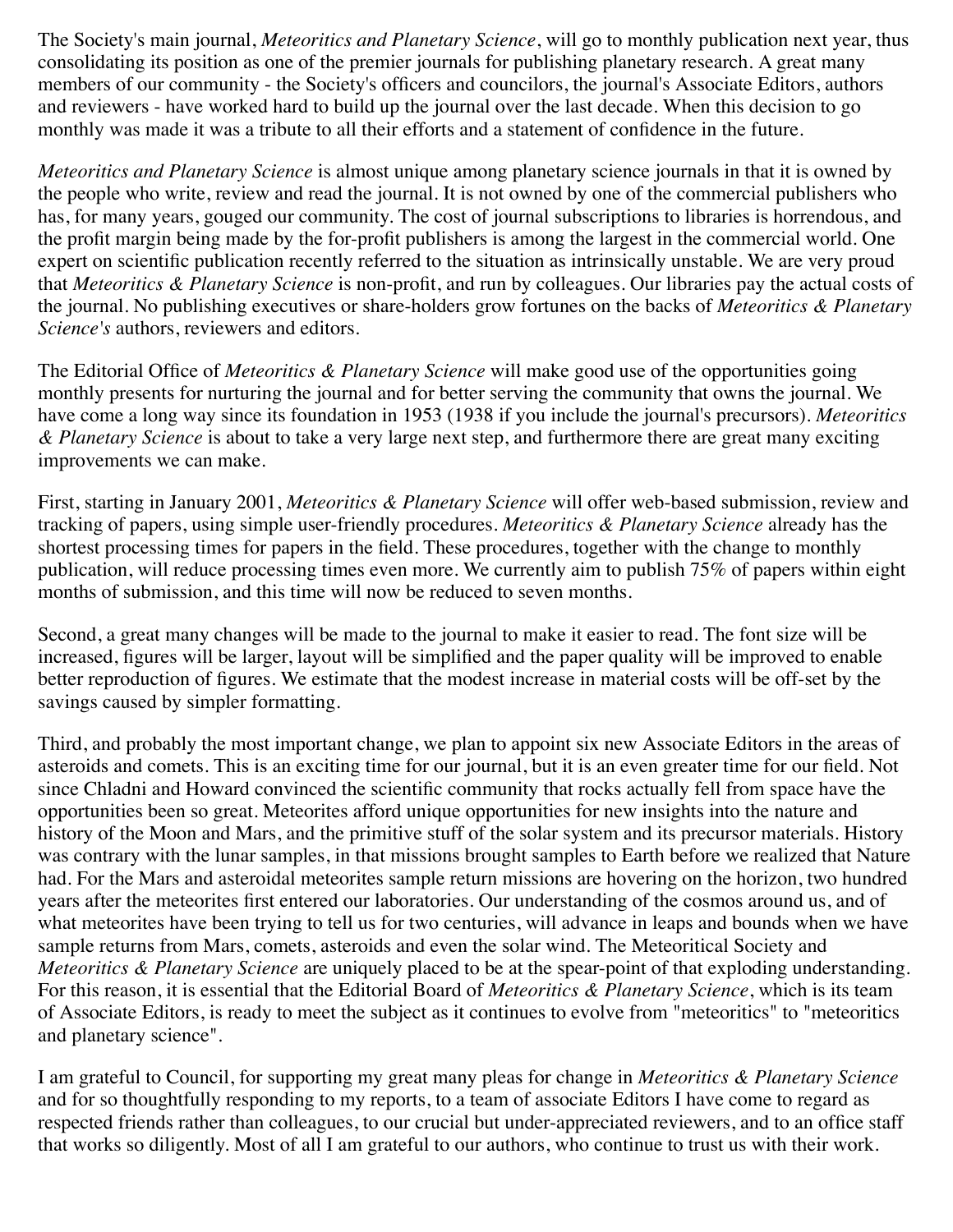Being a very small piece of presenting their work to their community of peers is enormously rewarding.

### **Gift Library subscriptions**

#### *Uwe Reimold*

Because of the generous support of the Barringer Crater Company and Gerry Wasserburg, it has been possible, for several years, to support a number of deserving institutions in former Warsaw pact countries with donations of library subscriptions to *MAPS*. However, journal costs continue to grow and we should seek additional funding to help support these subscriptions and any future requests from libraries in other parts of the world. Council formed a subcommittee that included the present and incoming Treasurer, the incoming Vice-President, the Past- President, the Editor and the Managing Editor, to make recommendations for soliciting and managing donated subscriptions and the required funds. At its next meeting, the sub committee will recommend to Council that the Society (1) establish a Donation Fund for the sole purpose of subsidizing gift subscriptions to worthy libraries, (2) maintain existing library subscriptions to the CIS and ex - Warsaw Pact countries, (3) consider future requests from other regions of the world on a case-by-case basis - these will be considered by the Treasurer and the *MAPS* Editor, with advice from the President and Secretary as required, and (4) maintain existing arrangements for solicitation and management of all donated library subscriptions. There will be a line on the annual renewal forms for Society membership, and any members who would like to make a contribution to this Donation Fund are invited to submit their gift (clearly marked as *MAPS* Library Donation) together with their membership fees.

## **GEOCHIMICA ET COSMOCHIMICA ACTA**

<span id="page-3-0"></span>Since the Meteoritical Society jointly sponsors GCA with the Geochemical Society, members can purchase GCA at a reduced rate for their private use. For 2001 the member rate is \$122, for student members the rate is \$61.

Elsevier makes abstracts and full text articles from *Geochimica et Cosmochimica Acta* available online to those at institutions that have a library subscription to GCA. Interested investigators may visit the Elsevier homepage or proceed directly to the [GCA homepage](http://%20www.elsevier.com/inca/publications/store/2/1/2/).

### **SOCIETY AWARDS AND HONORS**

<span id="page-3-1"></span>The Meteoritical Society has three major awards:

The Leonard Medal honors outstanding contributions to the science of meteoritics and closely allied fields. It was established to honor the first President of the Society, Frederick C. Leonard.

The Barringer Medal and Award recognize outstanding work in the field of impact cratering and/or work that has led to a better understanding of impact phenomena. The Barringer Medal and Award honor the memory of D. Moreau Barringer Sr. and his son D. Moreau Barringer Jr. and are sponsored by the Barringer Crater Company.

The Nier Prize recognizes outstanding research in meteoritics and closely allied fields by young scientists. Recipients must be under 35 years old at the end of the calendar year in which the Council selects them. The award honors the memory of Alfred O. C. Nier, and is supported by an endowment given by Mrs. Ardis H. Nier.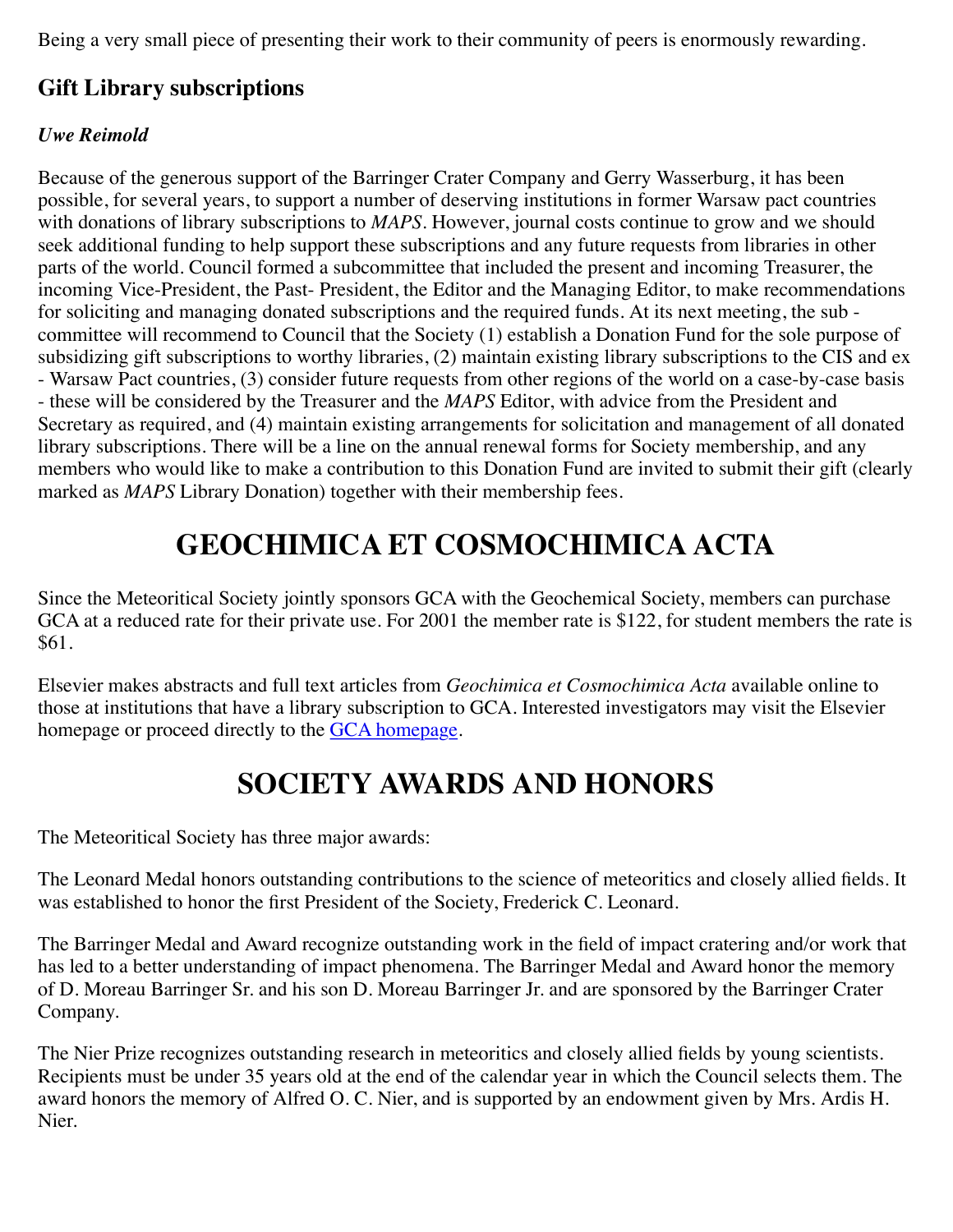A new award will be given next year for the best planetary science paper submitted by a student and published in 2000. More details are given below.

#### **Leonard Medal**

The 2000 Leonard Medal was awarded to Günter Lugmair for his extensive and fundamental contributions to meteoritic, lunar, and terrestrial isotope geochemistry and the chronology of the early solar system. The citation for Lugmair was delivered in Chicago by Robert Pepin and will be printed in *Meteoritics & Planetary Science*.

The Leonard Medal for 2001 will be awarded in Rome to Hap McSween for his extensive, outstanding petrologic studies of Martian and asteroidal meteorites and for lucidly communicating the importance of these studies to broad audiences.

#### **Barringer Medal and Award**

The 2000 Barringer Medal was awarded to Ralph Baldwin in recognition of his pioneering work in demonstrating the critical role of meteorite impact in shaping the Earth and Moon thus helping to establish the study of meteorite impact phenomena as a new discipline in planetary science. The citation for Baldwin was delivered in Chicago by Bevan French and was published in the September 2000 Supplement to *Meteoritics & Planetary Science* with Baldwin's acceptance address.

The Barringer Medal for 2001 will be awarded in Rome to Alexander T. Basilevsky for his outstanding scientific contributions in field and remote studies of impact craters and the comparison of craters on the Earth, Moon and other planets.

#### **Nier Prize**

The 2000 Alfred O. Nier Prize was awarded to Meenakshi Wadhwa for her outstanding studies of trace elements and isotopes that further our understanding of the Martian meteorites. The citation for Wadhwa by Ghislaine Crozaz appeared in the September 2000 Supplement for *Meteoritics & Planetary Science* (p. A10).

Next year in Rome, the Nier Prize will be awarded to Larry Nittler for developing a new technique of isotopic imaging with the ion microprobe and using it to discover presolar oxide grains and to isolate presolar SiC grains from supernovae.

#### **Award Committees**

The members of the Barringer Medal Selection Committee this year were Alexander Deutsch (chair), Tom Ahrens, Friedrich Hörz and David Kring. In 2001, Fred Hörz will chair the committee and Boris Ivanov will replace Deutsch.

The Leonard Medal Committee, which nominates awardees for the Leonard Medal and the Nier Prize, was chaired this year by John Wasson, and the other members were Elmar Jessberger, Urs Krähenbühl, and Ghislaine Crozaz. Next year Gregory Herzog and Hiroko Nagahara will replace Wasson and Crozaz, and Elmar Jessberger will be the new Chair.

#### **Nominations**

**Members are strongly urged to nominate candidates for the Society's awards**. Lists of previous award winners are available at the **[Society's website](file:///metsocdocs/METSOCMain/Website%20backup/www/newsletter/medal.htm)** Society members including members of the Council may submit nominations to the Chair of the appropriate Medal Committee or to the Secretary by January 15, 2001.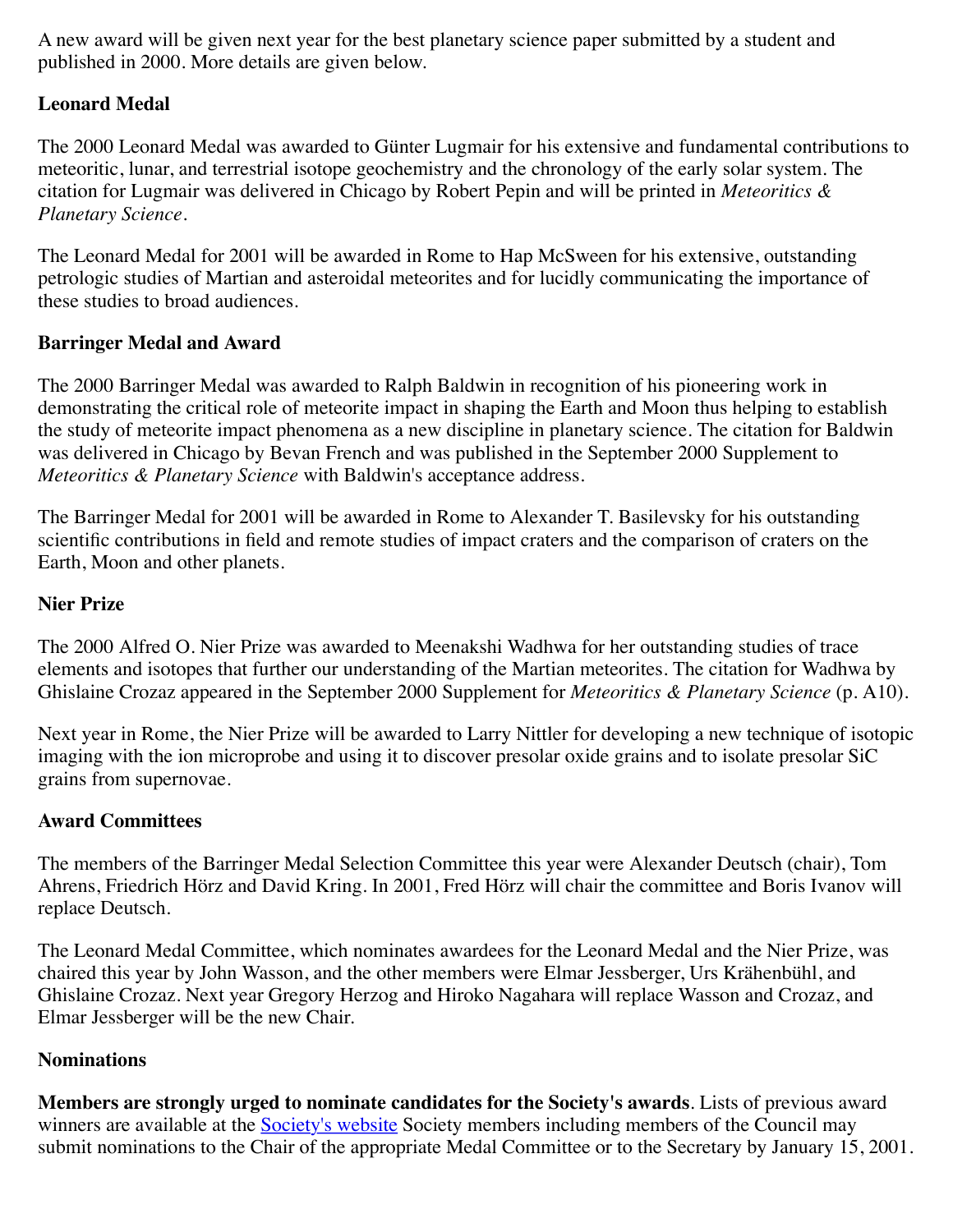Members of the Council and the Medal Committees are ineligible for consideration for the awards during their terms of office.

Nominations for the Leonard Medal and the Nier Prize should be sent to Elmar Jessberger, Planetology Institute, Wilhelm Klemm Str. 10, 48149 Münster, Germany; fax: 49 251 833 6301.

Nominations for the Barringer Medal should be sent to Fred Hörz, Planetary Sciences, SN2, NASA Johnson Space Center, Houston, TX 77058.

Nominating letters for the awards should include (a) a biographical sketch of the candidate; (b) a summary and evaluation of the accomplishments of the candidate and the importance of the candidate's work, (c) a list of publications covering the work to be considered for the award. One or more seconding letters in support of the nomination are required for the Leonard and Barringer Medals and strongly encouraged for the Nier Prize.

Nominations for the Nier Prize should also include the candidate's birth date, and five reprints or copies of the relevant publications that must have been peer-reviewed and accepted for publication. If the research was performed and published with a research advisor or with multiple authors, a statement must be included that describes the nominee's leading role in the research.

#### **Fellows**

Members who have distinguished themselves in meteoritics and allied sciences may be elected Fellows by the Council. Every two years the Council elects no more than 9-10 new Fellows (<1% of the Society membership) from a list prepared by the Leonard Medal Committee. Nine members were elected Fellows at the Council meeting in Chicago: Sachiko Amari, Jean-Louis Birck, Alex Deutsch, Bruce Fegley, Jitendra Goswami, Monica Grady, Yukio Ikeda, Sasha Krot, and Jim Papike. Warmest congratulations to the new Fellows of the Meteoritical Society.

#### <span id="page-5-0"></span>**Planetary Sciences Best Student Paper Award** *Dan Britt*

**Introduction**-The Meteoritical Society and the Planetary Division of the Geological Society of America are jointly sponsoring a "Planetary Sciences Best Student Paper Award" beginning in the year 2000. The award is for undergraduate and graduate students who are first author of a planetary science paper published in a peerreviewed scientific journal during the calendar year. The prize includes recognition by both Societies, a plaque, and a cash award of \$500. Topics included under this award are asteroids, comets, craters, interplanetary dust, interstellar medium, lunar samples, meteors, meteorites, natural satellites, planets, tektites, origin and history of the solar system. Additional details and nomination guidelines will be available on a Student Award web page linked to the Meteoritical Society page.

**Eligibility**-This award is limited to undergraduate and graduate students who are the first author of a paper published in a peer-reviewed scientific journal during a specific calendar year. The first author must have been a registered student at a degree awarding institution at the time the paper was submitted to the journal. Papers published during the year 2000 are now under consideration for the award.

**Nomination and Selection Process**-Papers will be considered for consideration by nomination. Full members of the Geological Society of America, full members of the Meteoritical Society, or full members of any of their associated societies may make nominations. Nominations should include the name of the student, the full citation of the paper, the name and address of the University the student was attending at the time of paper submittal, and a brief description of why this paper is among the best. Nominations may be sent to either the Chair of the Student Paper Selection Committee or the Secretary of the Meteoritical Society by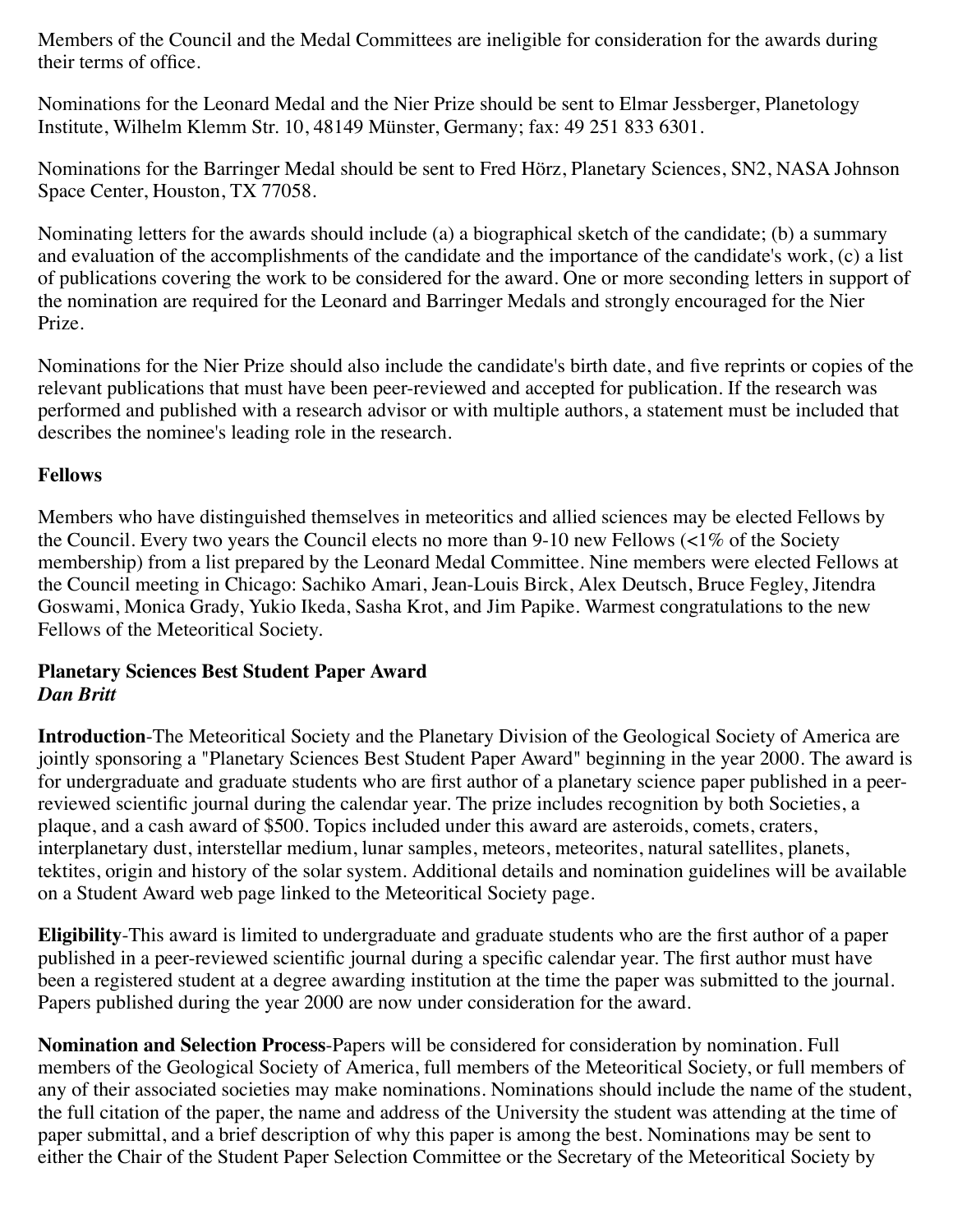January 15, 2001. If you have questions please contact Dr. Dan Britt, Chair, Student Paper Selection Committee, Department of Geological Sciences, The University of Tennessee, 306 Geological Sciences Building, Knoxville, TN 37996; phone: 1-865-974-6008, [dbritt@utk.edu](mailto:%20dbritt@utk.edu).

### **ANNUAL MEETINGS**

#### <span id="page-6-0"></span>**2000 Chicago**

*Meenakshi Wadhwa, Andrew Davis* The 63rd Annual Meeting of the Meteoritical Society was held in Chicago on August 28-September 1, 2000. The meeting was held at the Hotel Inter-Continental and was jointly hosted by the University of Chicago and the Field Museum. The hotel is located in the center of downtown Chicago and the city showed itself well, with clear skies, clean and flower-decorated streets and spectacular architecture. There were 324 abstracts or invited papers, a new record, of which 190 were presented orally, 110 presented as posters and 24 as print-only. Two special sessions were held, on Presolar Grains and on Current and Future Missions. The total registration was 398, including 357 members and nonmembers and 39 guests. Naturally, many Americans attended the meeting, but 133 full registrants represented 18 other countries.

The meeting opened with a reception Sunday evening in Stanley Field Hall at the Field Museum, under the watchful gaze of Sue, the Museum's recently unveiled spectacular Tyrannosaurus Rex. Two parallel scientific sessions were held at the Hotel Inter-Continental through the week. On Tuesday evening, everyone was bussed to the University of Chicago for an outdoor barbecue, which was followed with a poster session. On Wednesday afternoon, there were a number of excursions. At Argonne National Laboratory, visitors toured the Advanced Photon Source, the Intense Pulsed Neutron Source and Mike Pellin's laboratory. At Fermi National Accelerator Laboratory, the world's most powerful accelerator was toured. Alfred Anderson of the University of Chicago led a geological tour of Chicago building stones. Another group went to Oak Park, which has many houses designed by Frank Lloyd Wright. 120 people went on an architectural boat tour along the Chicago River. Another 120 people went to Wrigley Field for a baseball game between the Chicago Cubs and the San Diego Padres, where the Cubs won and Sammy Sosa hit two home runs. Wednesday evening's ceremonies began at the Field Museum, where the Leonard Medal, the Barringer Medal and the Nier Prize were awarded to Günter Lugmair, Ralph Baldwin and Meenakshi Wadhwa, respectively. This was followed by the banquet, held at the Adler Planetarium. A new addition was built at the Planetarium a couple of years ago, consisting of a glass-enclosed ring around the old building. We enjoyed a buffet-style dinner with a spectacular view of the Chicago night-time skyline. Music was provided by Chas. "Truck" Parham and the Rhythm Is My Business Orchestra. The evening finished with fireworks (just a coincidence) from the end of Navy Pier across the water from the Planetarium.

Some of the high points of the meeting picked up in the press were reports on the Tagish Lake meteorite and new results from the NEAR-Shoemaker mission to the asteroid Eros.

The meeting was supported by meeting support grants from the National Aeronautics and Space Administration and the National Science Foundation, funds from the Field Museum and the University of Chicago, and donations from Cameca Instruments, JEOL, Oxford Instruments, Micromass and Pallasite Press. With a very generous donation from the Barringer Crater Company and some additional support, travel awards were provided to 19 students from 10 countries. Our projectionists were students from the University of Chicago and volunteers from the Field Museum. Finally, the meeting could not have been held without the enthusiastic and professional help of the Lunar and Planetary Institute, who prepared and mailed announcements, handled electronic abstract submission and registration, helped to organize the Program Committee meeting in Chicago, printed program booklets, staffed the registration desk and even brought along things like timers, laser pointers and thousands of push-pins for posters.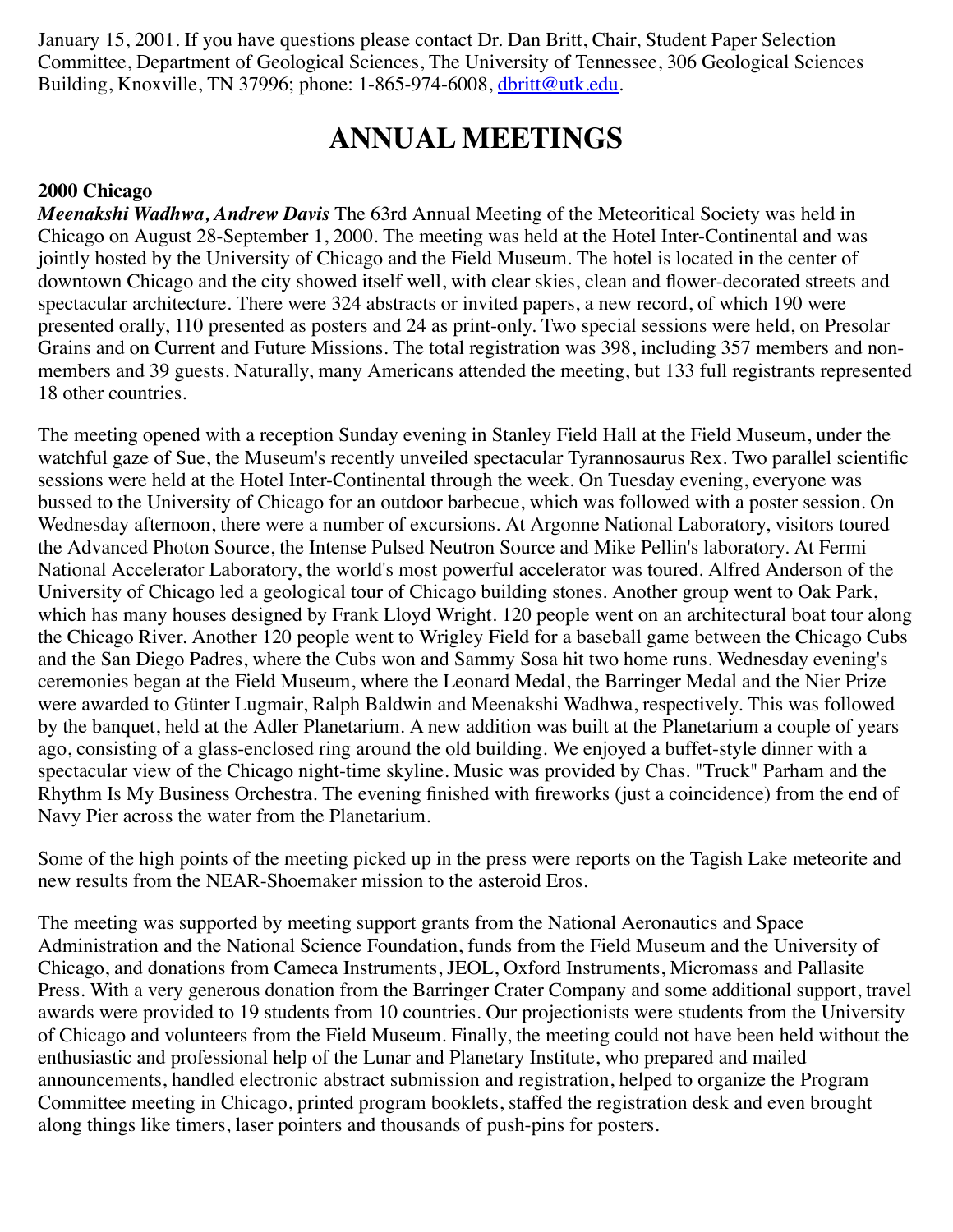#### **Rome 2001** *Guy Consolmagno*

The Meteoritical Society is invited to attend the 64th annual meeting of the Society, to be held at the Vatican's Gregorian Pontifical University on September 10-14, 2001. Though holding Vatican extraterritorial status, the University meeting site is in fact in the heart of Rome's historic city center, just two blocks from the Trevi Fountain and a short walk from the Forum, Colosseum, and Pantheon.

The meeting sessions will be held in two large university-style lecture halls, located on either side of a large covered atrium, open to a skylight three stories up, which is ideal for posters and coffee breaks. We intend to have ample time for poster sessions during the meeting days. We plan to run the meeting on a timetable to match the rhythms of Roman life, with sessions in the morning and evening, and long afternoon breaks for pranzo and reposo (the big meal of the day, followed by a pleasant nap).

**Hotels:** Rome lives on tourists, and has a large number of delightful small hotels. Rather than having one large hotel serve as our center for housing, we have arranged with Kuoni to be our agents for finding whatever level of housing suits your needs and budgets. Our web site will link directly with them, and they will be happy to answer all your travel questions.

**Field trips:** In addition to Rome's obvious historical and cultural attractions, we are also planning science oriented pre- and post-meeting field trips. One possible trip would take in Siena (site of the historic Siena fall and repository of the Italian Antarctic meteorite collection), Florence with its History of Science Museum and Galileo home, the famous K-T boundary section in Gubbio, and the Massignano Impact Structure. Another trip might encompass Mt. Vesuvius and its associated volcanic and historic sites. Wednesday day trips could include a choice of trips to the Vatican Museum, Vatican Gardens, the archeological excavations under St. Peter's, Tivoli, Ostia Antica, or the Vatican Observatory's headquarters (and meteorite collection) in Castel Gandolfo. We also hope to arrange for seats at the Wednesday Papal audience.

**Travel Grants:** Student travel grants will be provided to offset the cost of attending the meeting. More information will be provided shortly concerning these grants.

For more information, please see our [web site](http://geoweb.gg.utk.edu/2001/METSOC2001.HTML) or contact: Guy Consolmagno SJ, Specola Vaticana, V-00120 Vatican City State, email: [gjc@specola.va;](mailto:%20gjc@specola.va) or Vatican Observatory Research Group, Steward Observatory, University of Arizona, Tucson, Arizona 85721, USA; email: [gjc@as.arizona.edu.](mailto:%20gjc@as.arizona.edu)

#### **2002 Los Angeles**

**Paul Warren** The 65th meeting of the Meteoritical Society will be held in the DeNeve Plaza conferenceaccommodation facility on the campus of the University of California, Los Angeles, from July 21-26, 2002. UCLA is located on the attractive west side of Los Angeles, amidst the affluent communities of Beverly Hills, Bel Air, Brentwood and Westwood. The Getty Center Museum is just 3 km northwest of the campus, the Pacific Ocean (Santa Monica Beach, Venice Beach) 8 km southwest, and Wilshire Boulevard's Museum Row, including the La Brea Tar Pits, is 8 km east. The Los Angeles entertainment industry, center for much of 21st century world culture (like it or not!), is concentrated in the nearby communities of Century City, Hollywood, Burbank, etc. Farther afield, but still within 1-2 hours drive distance, are such attractions as Disneyland, the scenic Malibu to Santa Barbara coast, and portions of the San Gabriel (3000 meter) mountains. The southernmost Sierra Nevada, including groves of giant redwood trees, can be reached in about 4 highway hours.

DeNeve Plaza, opening in stages from mid-2000 to mid-2001, will feature a 430-seat lecture auditorium and, across a lobby, another large meeting room. Technical sessions will be held Monday morning through Friday noon, with the exception of Wednesday afternoon, when some type of excursion, perhaps to the Getty, will be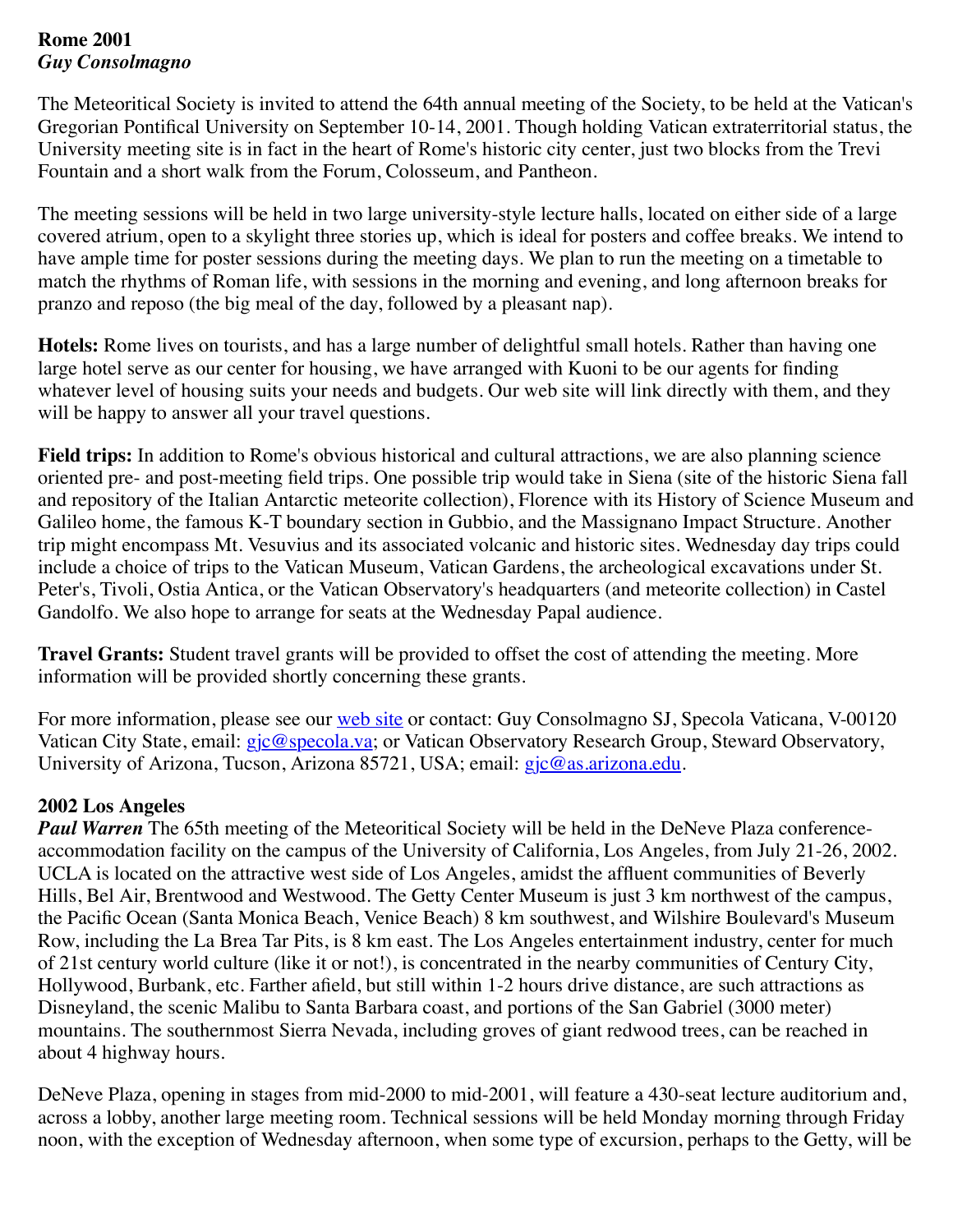arranged. Poster displays will probably be set up in the lobby area, and left up for most of the week.

Four DeNeve residential buildings offer a total of 600 air-conditioned rooms, all with daily maid service and hotel-style amenities: private bathroom, cable TV, etc. Anticipated rates, including breakfast in DeNeve's upscale cafeteria, are \$99.50 for single occupancy and \$58 per person for double occupancy. Thriftier participants may save about 40% in a regular dorm (no private bath, no air conditioning). Those bringing families might prefer a "suite" located a pleasant 500 meters walk from DeNeve. The suites lack air conditioning. All residential guests have complimentary access, via a short walk, to UCLA's Olympic-quality recreational facilities: swimming pools, tennis courts, etc. Parking for rental cars will cost \$6 per day.

For participants who insist upon staying in a "real" hotel, we will arrange group accommodation at the Westwood Doubletree Hotel, where rates will be inflation-adjusted equivalents of \$129 for single occupancy and \$139 for double occupancy, including free stays for accompanying children and complimentary shuttle service to UCLA.

UCLA also operates a frequent shuttle service between the campus and Westwood Village. An attractive feature of the West LA region is the diversity of world, especially Asian, cuisines that are very authentically represented by moderate-priced local restaurants. Of course, this culinary advantage is a by-product of the area's marvelous ethnic diversity.

UCLA is 18 (highway) km from Los Angeles International Airport (LAX). Los Angeles automobile traffic can be a headache, but in midsummer roads are generally less congested. LA is also notorious for air pollution, but this problem has been substantially reduced over the past two decades. Moreover, thanks to prevailing westerly breezes, smog is invariably lower in the UCLA area than in the downtown and eastern sections of the LA basin. Temperatures are moderated by the Pacific Ocean. For 21-26 July, UCLA daytime highs average 24.7°C (76.5°F), 5°C cooler than downtown Los Angeles. The highest temperature on record since 1955 is 33°C (91°F). Diurnal temperature variation is great: early-morning lows for 21-26 July average 16.3°C (61°F). Julys are practically rain-free.

For further information, please contact:

**Dr. Paul H. Warren**, Institute of Geophysics & Planetary Physics, UCLA, Los Angeles, CA 90095-1567; email [pwarren@ucla.edu,](mailto:%20pwarren@ucla.edu) phone 310-825-3202, fax 310-206-3051.

So, dudes, we are looking forward to seeing you in 2002. Later.

#### **Other Meetings**

2003. Institute for Planetology at the University in Münster, Germany

2004. Brazilian Center for Physics Research, Rio de Janeiro, Brazil

### **Barringer Invitational Lecture**

The Barringer Crater Company established the Barringer Invitational Lecture to be given at Annual Meetings of the Meteoritical Society. Clark Chapman gave the first Barringer Invitational Lecture in Johannesburg in 1999. This year's Lecturer was Torrence Johnson whose title was "The Moons of Jupiter: Discovered by Galileo, the Man - Explored by Galileo, the Spacecraft."

Guidelines for the selection of Barringer Invitational Lecturers were given in the [last Newsletter.](file:///metsocdocs/METSOCMain/Website%20backup/www/newsletter/nlet99.htm) The organizing committee of the Annual Meeting selects the Barringer Lecturer upon consultation with and consent of the President of the Barringer Crater Company. Candidates selected will be speakers of unusually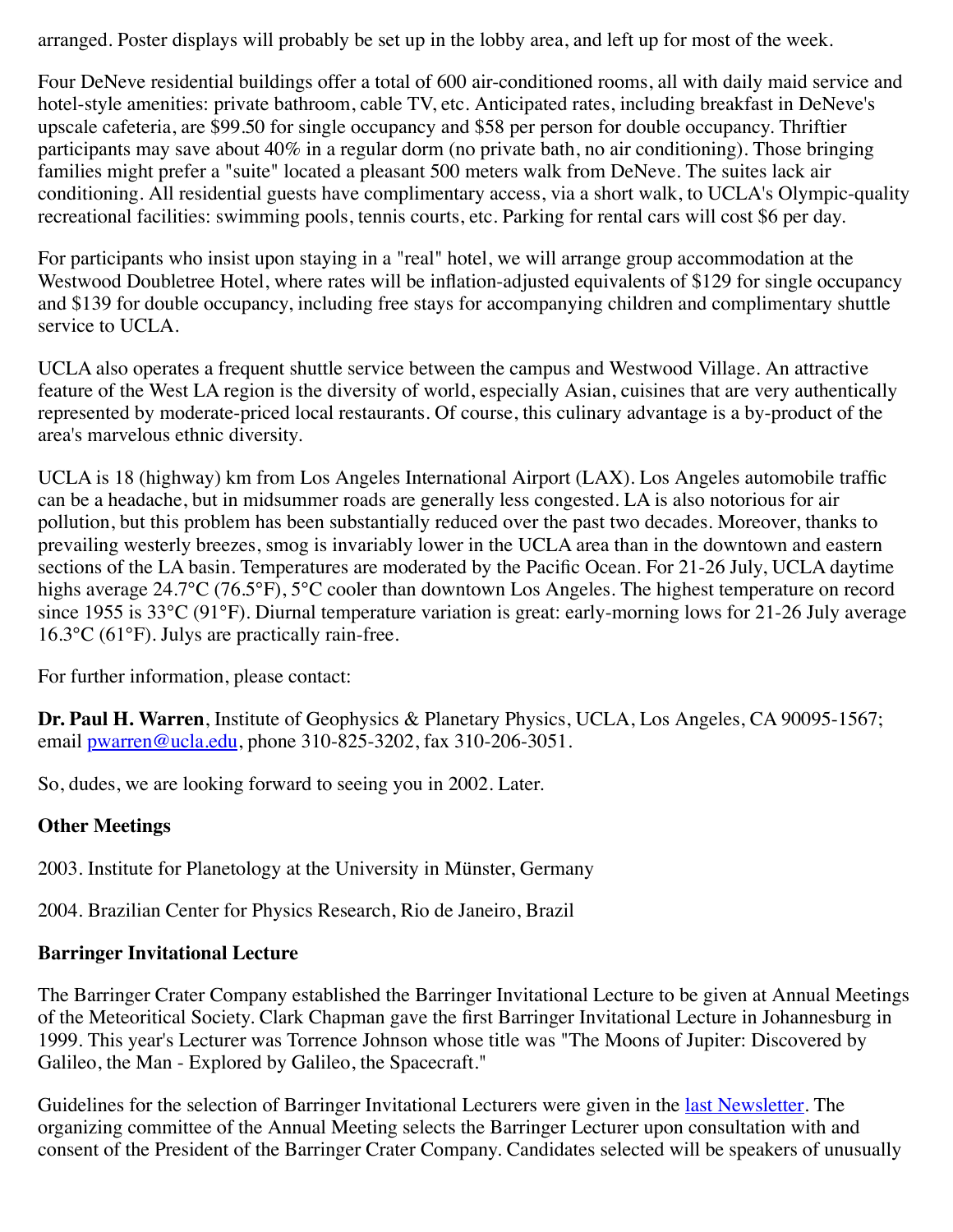broad scope with outstanding speaking skills, who may or may not be affiliated with the field of meteoritics. It is further intended that the Barringer Invitational Lecture offer the opportunity for members of the Meteoritical Society to hear from a speaker whose comments may be provocative and challenging to the field. The topic of any Lecture will be on a subject of interest to all members of the Society and should not be limited to technical discussions on meteoritics or related fields.

**Please send suggestions for possible speakers to the meeting organisers with a copy to Drew N. Barringer**, Barringer Crater Company, P.O. Box 698, Decatur, Georgia 30031-0698, USA. Telephone: (404) 378-9641, fax: (404) 378-7035; e-mail: [dnbbcc@aol.com.](mailto:dnbbcc@aol.com)

## **FINANCES**

#### <span id="page-9-0"></span>**Treasurer's Report** *Gregory Herzog*

As of July 1, 2000, the Society had total assets of \$505,466 distributed as follows:

Endowment funds: \$297,844 Cash accounts: \$120,636 Special purpose accounts (Nier fund and Elsevier royalties): \$86,985

Royalties from Elsevier for the publication of *Geochimica et Cosmochimica Acta* have continued to arrive. We have not, however, passed all these funds to the endowment as in previous years. Instead, we have used a portion of them to make up *MAPS* deficits for 1998 and 1999 and to pay other costs associated with the publication of GCA and with the operation of the Treasurer's Office. We are glad to report that *MAPS* seems likely to run close to balance for 2000.

The number of members enrolled in the Society was 940 on September 14, 2000. That number includes 7 life members, 109 retired members, and 107 student members. Of the total of 940 members, 531 members are from the US. The next five highest member countries are Germany (110), Japan (92), United Kingdom (48), France (44), and Switzerland (34). For those interested in demographics, the rankings of these countries in numbers of members per million of population are Switzerland (4.8), US (2.1), Germany (1.4), France and the United Kingdom (0.8 each), and Japan (0.7).

Many members of the Society made generous gifts during the period between November, 1999 and June, 2000 and we thank them all. We would like to acknowledge especially the extraordinary gifts of the Barringer family (including Drew Barringer and Anna Southgate), and of William Welbon.

Substantial gifts from the following members have had a large impact on society finances and activities.

Evans H. Burn, William A. Cassidy (in memory of Paul Barringer, Bob Dietz, and Paul Pellas), Ghislaine Crozaz, Paul S. DeCarli, Henry Price Deyerle, Jr., Bevan M. French, Joseph I. Goldstein, William Greenberg, Roderick W. Leonard (for the Leonard medal endowment), Thomas Presper, Philip G. Rust, Jr., Calvin L. Shipbaugh, G.J. Wasserburg (for gift subscriptions for colleagues in foreign countries who cannot afford to acquire the journal), and J.T. Wasson.

The Society relies on and appreciates greatly the support of all members and owes a vote of thanks to the following:

Edward Anders, Charles E.S. Arps, Rudolf Auth, David Barber, F. Begemann, John Berkley, Milton Blander, Giuseppe Bonino, H. W. Bottcher, Robin Brett, Alfredo Brogioni, Vagn F.Buchwald, Roy S. Clarke, Jr.,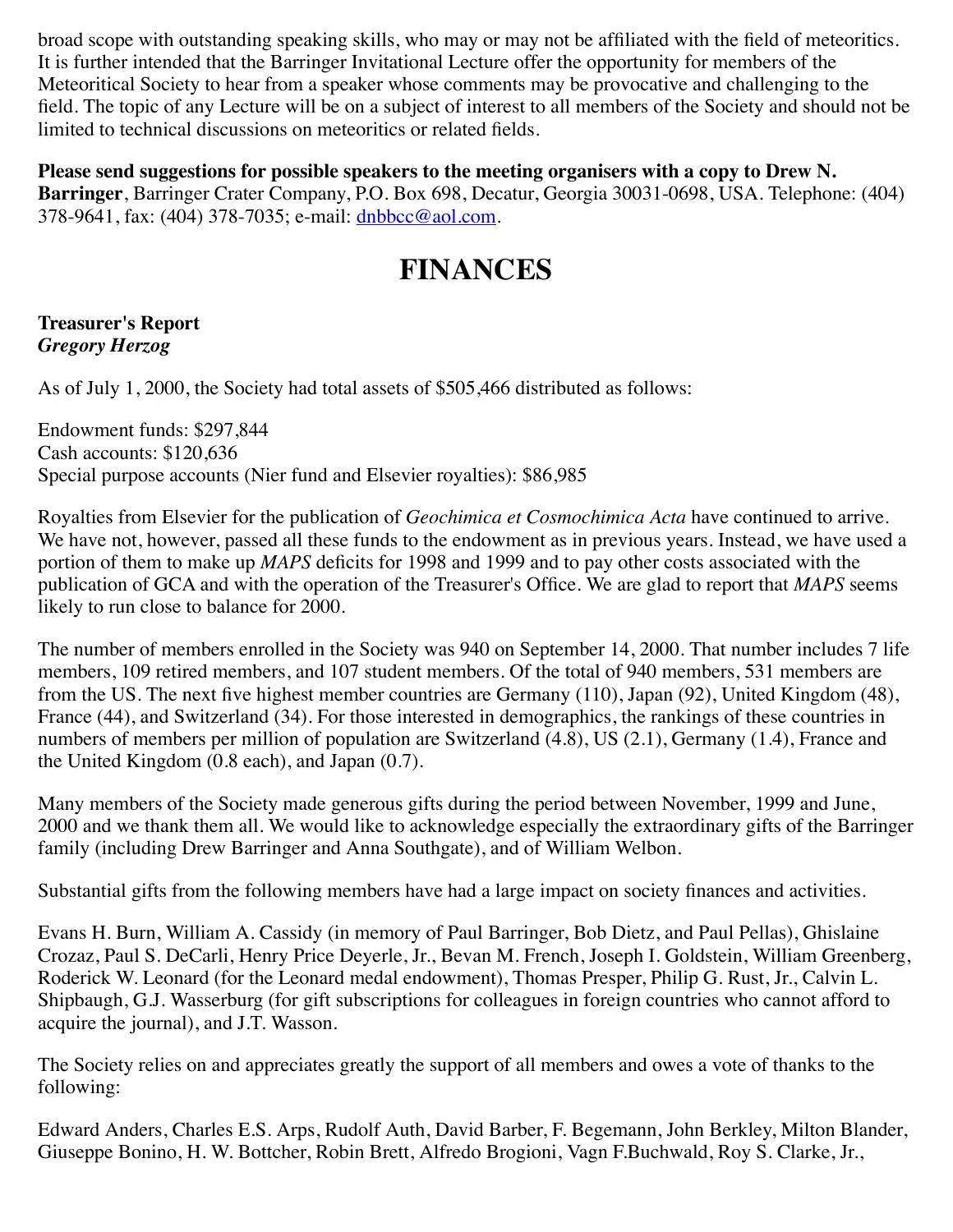Herbert Csadek, Michael R. Dence, Donald K. Dickson, Edmond Diemer, Arthur J.Ehlmann, Takaaki Fukuoka, Michael J. Gaffey, Billy P. Glass, David P. Gold, R.B. Hargraves, George E. Harlow, Dorrit Hoffleit, Robert Hutchison, Eugene Jarosewich, Anthony J. Jeffries, Lindsay Keller, Truman Kohman, Hans Kramer, L. Lindner, Guenter Lugmair, Charles A. Lundquist, Kathleen Mark, Kurt Marti, Ursula Marvin, Bryant Mather, Hap Mcsween, Daniel J. Milton, Barbara L. Narendra, John D. Obradovich, Akihiko Okada, Minoru Ozima, Herbert Palme, Robert O. Pepin, Leigh F. Phillips, Katherine Ponganis, Martin Prinz, George W. Reed, Jr., Robert C. Reedy, Gerald L. Rowland, Sara S. Russell, Jack Satkoski, E. R. D. Scott, S. Fred Singer, Paul P. Sipiera, Jr., Rudolf Sipkema, Lawrence A. Taylor, James Underwood, Michael A. Velbel, Robert H. Weber , George W. Wetherill, Laurel L. Wilkening, and Walter Zeitschel.

You should receive next year's (2001) dues statement from me within a few weeks. There is a small increase in the dues for 2001: the rate for members will be \$98 and for students, \$49. I would greatly appreciate your prompt response. Sending reminders takes time and effort; and by paying dues late you risk suspension of your subscription to *Meteoritics and Planetary Science* and/or to *GCA*.

The Society is fortunate that Tim Swindle of the University of Arizona will soon become the treasurer.

#### **If you renew** *before* **December 15, 2000, please send the materials to me (Greg Herzog).**

#### **If you renew** *after* **December 15, 2000, please send the materials to Tim Swindle.**

The relevant mailing information will be on the renewal form. If you have any questions about your dues or membership status, the easiest and fastest way to reach me is by email, [\(herzog@rutchem.rutgers.edu\).](mailto:%20herzog@rutchem.rutgers.edu) Tim Swindle's email address is [tswindle@u.arizona.edu.](mailto:%20tswindle@u.arizona.edu)

## <span id="page-10-0"></span>**OTHER COMMITTEES AND ACTIVITIES**

#### **Nomenclature Committee** *Tim McCoy, Chair*

The Nomenclature Committee continued with another active year. Members of the committee for 2000 are Tim McCoy (Chair), Marina Ivanova, Brigitte Zanda, Adrian Brearley, Jörn Koblitz, Mini Wadhwa, Dietmar Weber, Dave Kring, Makoto Kimura, Jutta Zipfel, Ralph Harvey, Yangting Lin, Monica Grady (Catalogue Editor), Jeff Grossman (Bulletin Editor) and Gero Kurat (Society Vice President). A sincere thank you to all the members of the Committee, particularly Jeff Grossman, who bears the lion's share of the work.

The discovery of new meteorites continues to be extremely active. Meteoritical Bulletin No. 84 announced 1341 new meteorites (see report from Jeff Grossman). For the first time in 20 years, we have revised the Guidelines for Meteorite Nomenclature. These new guidelines should help in clarifying the naming of meteorites from a number of new collection areas. In the same vein, the Committee approved naming conventions for Saharan meteorites and selected regions of Oman, both of which have seen an explosion in the number of recoveries.

At our annual meeting in Chicago, we bid farewell to Marina Ivanova, who has served with distinction for 7 years, and elected Jitendra Goswami as her replacement. Gary Huss will take Gero Kurat's place as the incoming Vice President. We see no signs that the tremendous number of recoveries from Antarctica and Africa is abating and look forward to another active year in 2001.

**Meteoritical Bulletin** *Jeff Grossman (Editor)*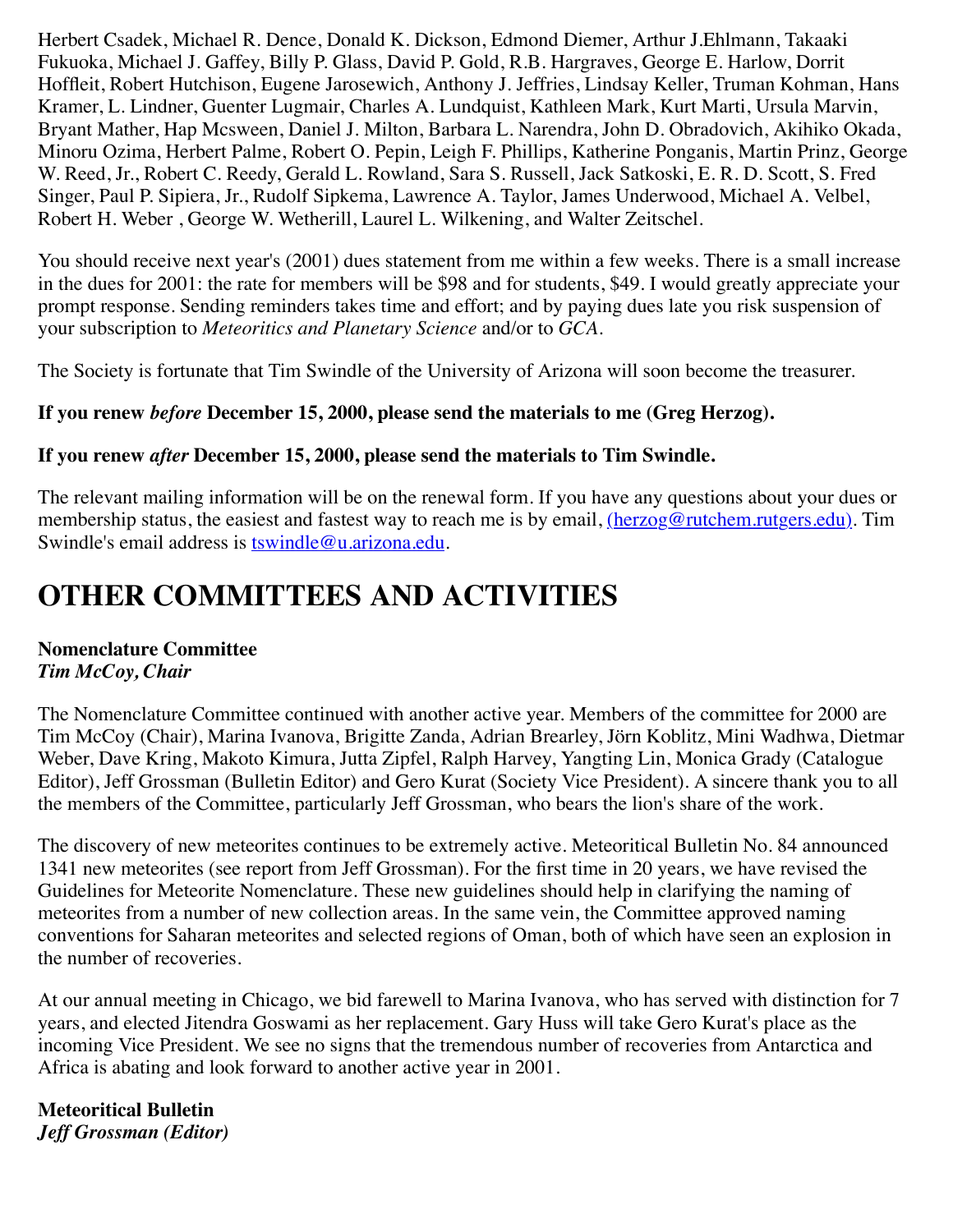The Meteorite Nomenclature Committee, recently expanded by the Council to 15 members in order to improve the geographic diversity of its membership, approved 1341 new meteorites for Meteoritical Bulletin no. 84, published in the latest supplement issue of *Meteoritics & Planetary Science*. The chart below documents the extraordinary growth in recent years of the number of non-Antarctic meteorites being recovered, especially in Africa.

As a result of this growth and the great demands it places on the Editor's time, the Nomenclature Committee appointed Jutta Zipfel [\(zipfel@mpch-mainz.mpg.de\)](mailto:%20zipfel@mpch-mainz.mpg.de) to serve as Associate Editor of the Bulletin, in charge of Saharan meteorites.

The Nomenclature Committee has also recently approved the first revision of the Guidelines for Meteorite Nomenclature since 1980. Changes to the Guidelines include rules for naming meteorites of unknown provenance, requirements for type specimens, and many issues related to naming meteorites from dense collection areas. The revised Guidelines are posted on the [MeteoriticalBulletin-subscribe@egroups.com.](http://www.uark.edu/campus-resources/metsoc/metbull.htm%20%3EBulletin%20web%20site%3C/A%3E,%20and%20will%20be%20published%20in%20Meteoritical%20Bulletin%20no.%2085%20in%20the%20summer%20of%202001.%3CP%3EThe%20Meteoritical%20Bulletin%20website%20was%20updated%20several%20times%20in%20the%20last%20year%20to%20keep%20content%20up%20to%20date%20with%20respect%20to%20newly%20approved%20meteorites.%20%20Resources%20available%20on%20this%20site%20include%20pre-release%20versions%20of%20the%20next%20Bulletin,%20an%20index%20to%20all%20meteorites%20ever%20published%20in%20the%20Bulletin,%20links%20to%20electronic%20versions%20of%20prior%20issues%20of%20the%20Bulletin,%20and%20forms%20that%20can%20be%20used%20to%20submit%20information%20on%20new%20meteorites.This%20year%20also%20marked%20the%20beginning%20of%20a%20new%20e-mail%20notification%20system,%20which%20all%20interested%20people%20can%20use%20to%20stay%20informed%20about%20newly%20described%20meteorites.%20%20Each%20time%20the%20Nomenclature%20Committee%20approves%20new%20names,%20subscribers%20will%20receive%20an%20e-mail%20message%20with%20detailed%20information%20on%20interesting%20samples,%20and%20tabular%20information%20on%20other%20meteorites.%20%20New%20subscriptions%20can%20be%20activated%20(free)%20by%20sending%20a%20message%20to%20%3CA%20HREF%20=) There are currently  $\sim$ 300 subscribers.

#### **Society Web site**

Paul Benoit has continued to update the Society's web site. We are very grateful for his service to the Society. The site now contains the minutes of Council meetings, lists of past and present Committee and Council members, links to other meetings of interest, and other useful information for members.

## <span id="page-11-0"></span>**CONSTITUTIONAL CHANGES**

During the election of the next Council, several members wrote suggesting that the election procedures be modified so that the Nominating Committee provides two nominees for each council office. It was suggested that the Society is now large enough that elections for officers should be held routinely. At its meeting in Houston, the Council discussed many possible ways of changing the election procedures and set up a subcommittee to solicit the opinions of members and reexamine the Society's constitution, which has not been changed since 1992. Changes to the constitution require a ballot of all members and the approval of at least two-thirds of voting members.

We thank the many members who have written in response to our request for advice. Twenty-four members sent especially detailed and thoughtful letters that were read by the members of the current council and the new council. Needless to say, we received much conflicting advice but a large fraction of members felt strongly that the current method of electing officers should be retained. **The council agreed that no major changes should be made at present.**

The Council therefore focussed on the numerous minor issues that came up during these discussions. Can the election procedures be made more efficient? How should the constitution be changed to permit business and voting to be conducted via email? How should the goals of the Society be updated to bring them into line with the current interests of the Society? Although these issues generated almost as much discussion, there was overwhelming support on the Council for making several small changes to update the constitution. The proposed changes are discussed in detail below and the full Constitution with the proposed changes is attached.

Please send your **ballot** on the proposed amendments to the Secretary before March 1, 2001.

#### **Summary of proposed revisions:**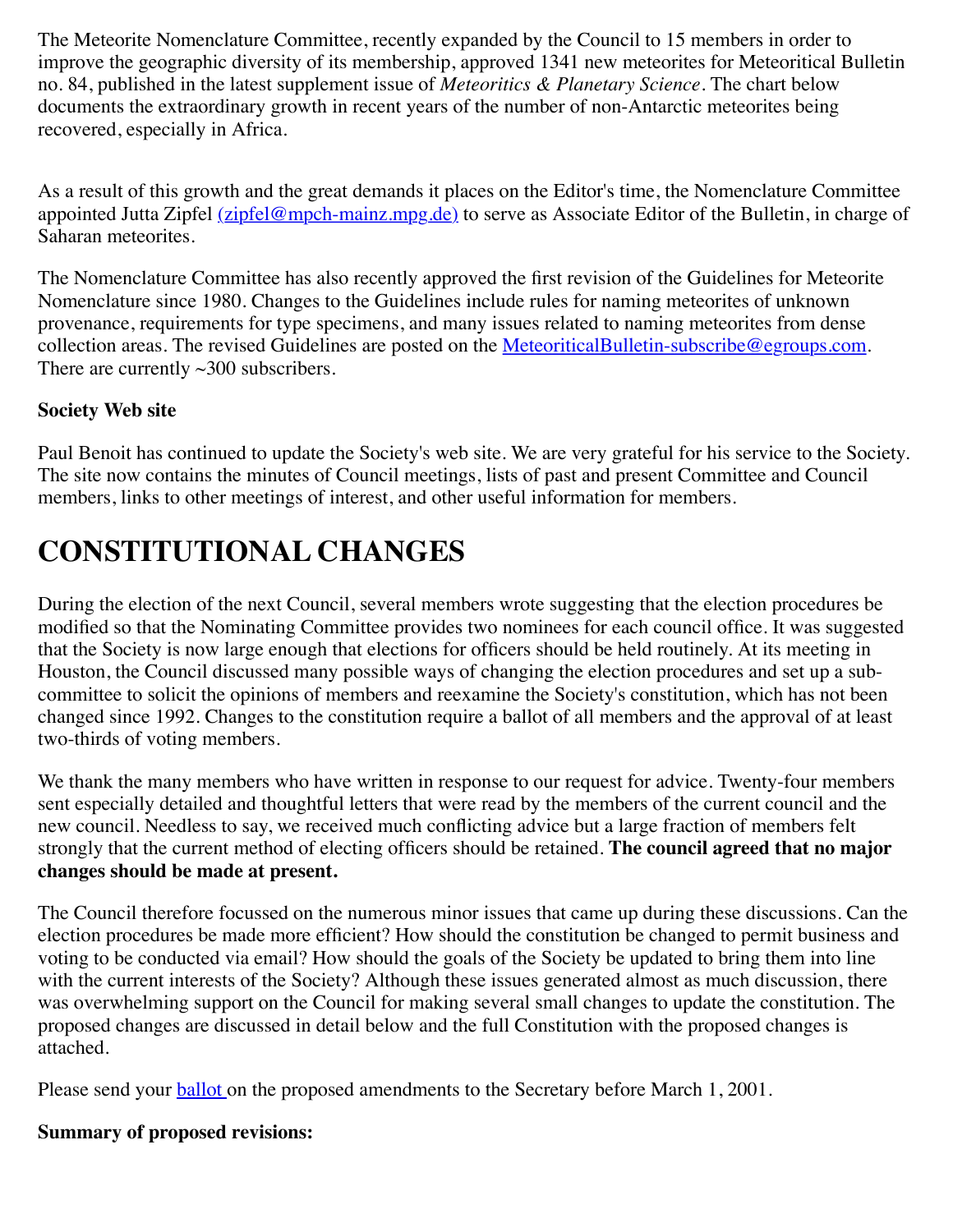#### *Elections (Article 3.3)*

a) Changes are proposed to permit members to vote and make nominations by electronic mail provided that the secrecy of the ballot is preserved and the security of the current system is not compromised.

b) The deadline for appointing the Nominating Committee is advanced from May 1 to April 1 to allow more time for the Nominating Committee to do its work. The membership of the Committee is increased from five to six to allow better representation of the membership. The wording that specifies how the President selects the Committee members and chair is modified to conform to current procedures. Members are proposed by the President following consultations with other members of the Executive Committee prior to approval by the Council.

c) Only candidates for contested positions on the Council are listed on the ballot.

#### *Bylaws (Article 5.2)*

Changes are proposed to permit proposed amendments to the Bylaws to be sent to Council members by electronic mail. Current language seems to require an actual "mailing" of the amendments to the members.

#### *Goals (Article 1.2)*

The current goals of the Society do not accurately represent the interests of the members. Article 1.2 lists specifically as areas of interest the investigation of meteors, micrometeorites, impact features, tektites and planetary surfaces but does not mention asteroids and comets, for example. Various modifications were discussed including the addition of topics listed on the front cover of Meteoritics and Planetary Science. However, most people favored simpler wording and the inclusion of education as well as research. The Council concluded that there is no simple and concise way to describe all of the Society's interests and approved the following wording unanimously. "The purpose of this Society shall be to promote research and education in planetary science with emphasis on studies of meteorites and other extraterrestrial materials that further our understanding of the origin and history of the solar system."

#### **CONSTITUTION OF THE METEORITICAL SOCIETY**

Proposed additions in italics; proposed deletions in brackets

#### **ARTICLE 1 - NAME, PURPOSE, AND SCOPE**

1. The name of this Society shall be THE METEORITICAL SOCIETY.

2. The purpose of this Society shall be to promote *research and education in planetary science with emphasis on* studies of meteorites and other [samples of] extraterrestrial materials *that further our understanding of* [and their relation to] the origin and history of the solar system. [Additional areas of interest include the investigation of meteors, micrometeorites, impact features, tektites and planetary surfaces.]

3. This Society, in its membership and activities, shall be an international organization.

#### **ARTICLE 2 - MEMBERS AND FELLOWS**

1. Those persons who joined this organization on or before August 22, 1933 shall constitute the charter members of the Society. The charter members and such other persons as may subsequently be elected to membership shall constitute the members of the Society. Persons interested in furthering the purpose of the Society may, on application, be elected to membership by the Council.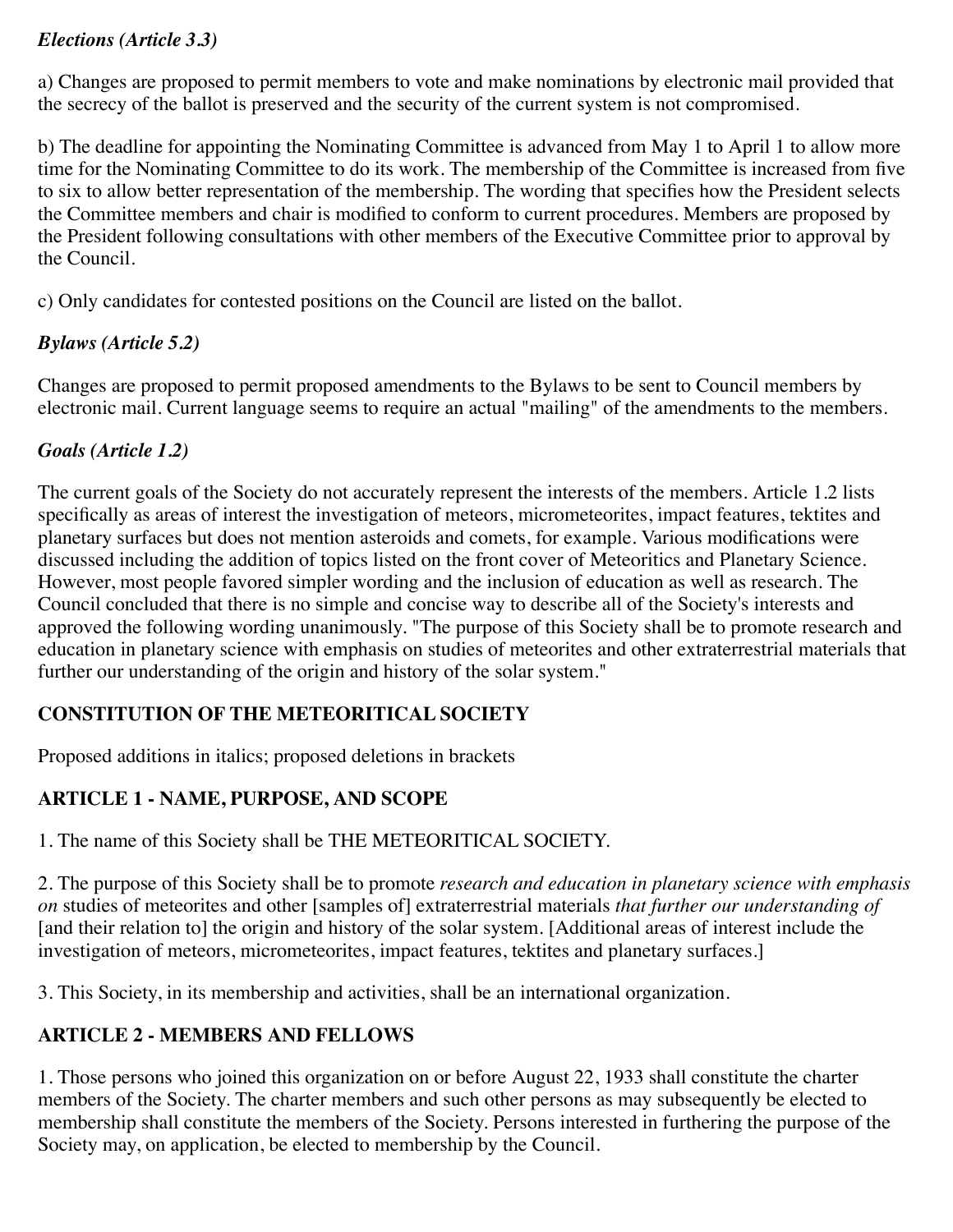2. Members who have distinguished themselves in meteoritics or allied sciences may be elected Fellows by the Council. Fellows shall be elected in even-numbered years. The number which may be elected during an even-numbered year shall not exceed one percent of the current membership of the Society, rounded to the next highest integer.

3. Bylaws shall be adopted to regulate the nomination and the election of members and Fellows and any matters pertaining to them for which this Constitution does not expressly provide.

### **ARTICLE 3 - COUNCIL (OFFICERS AND COUNCILORS)**

1. The Officers of the Society shall consist of a President, the immediate Past President, a Vice-President, a Secretary, and a Treasurer who shall discharge, in addition to the duties specifically assigned them by this Constitution and Bylaws, all the duties customarily pertaining to their office.

2. The Council of the Society shall consist of the Officers and eight Councilors. The Council shall be charged with the administration of all the affairs of the Society for which the Constitution or the Bylaws do not otherwise provide. The President and the Secretary of the Society shall be respectively the chairman and the secretary of the Council; together with the Treasurer, they shall constitute a standing Executive Committee to act, ad interim, upon all matters affecting the welfare of the Society that, in their judgement, do not call for submission to the entire Council; but all the transactions of this Executive Committee except those expressly authorized by the Constitution or the Bylaws shall be reported to the Council at its next following meeting.

3. An election of Officers and Councilors of the Society shall be held each even-numbered year. Nominations for Officers and Councilors shall be prepared by a Nominating Committee of [five] *six* members. *The members and chair* [which] shall be proposed by the President *following consultations with other members of the Executive Committee* and approved by Council prior to [May 1] *April 1* of each odd-numbered year and shall hold office until the close of the next election.

For each office to be filled in a given election, the Nominating Committee shall nominate one candidate whom it has verified to be qualified and willing to serve in that office. The slate so nominated shall be mailed to all members of the Society before December 1 of an odd-numbered year. A nomination for any specific position may subsequently be made by [petition, signed by] at least 3% of the Society's members in good standing who shall verify that the candidate is qualified and willing to serve in that office. [The petition] *Nominations by members* must be received by the Secretary no later than February 15 of the even-numbered year.

If no candidates are nominated other than those nominated by the Nominating Committee, the Secretary shall be empowered to declare these candidates elected by affirmation. If other candidates are nominated, then a ballot shall be prepared listing the names of [all] candidates *for contested positions* and mailed to each member of the Society in good standing before April 15 of the [current] *even-numbered year*. These ballots, if returned to the Secretary by June 15 in [a signed and sealed envelope] *a way that allows the secrecy of the ballot to be preserved and identifies the voter as a member of the Society*, shall be counted. The new Officers *and Councilors* shall take office on January 1 of odd-numbered years.

4. The Vice-President shall automatically accede to the Presidency upon the end of the President's two-year term, or earlier if the office of the President should be vacated. The Council shall appoint one of its members to fill a vacancy in the Vice-Presidency; if a Vice-President appointed by the Council accedes to the Presidency, he shall succeed himself only if nominated by the regularly constituted Nominating Committee and elected by the membership of the Society.

5. The term of the Council shall be two years in length.